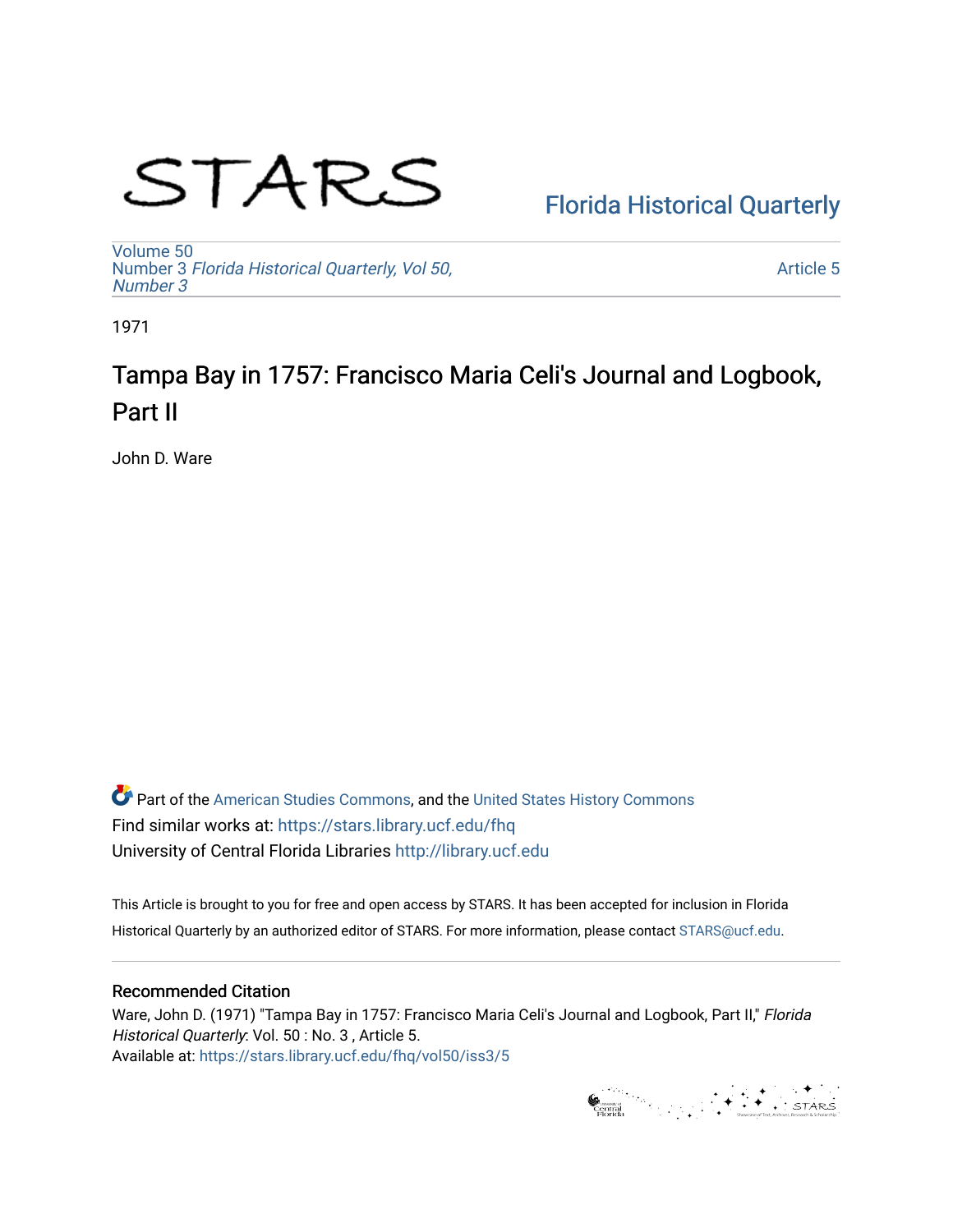### **TAMPA BAY IN 1757: FRANCISCO MARIA CELI'S JOURNAL AND LOGBOOK, PART II**

*Edited by* JOHN D. WARE\*

**S** UNDAY, THE 24TH of April dawned with horizons and sky clear and wind favorable from the NE. At 6:00 A.M. after clear and wind favorable from the NE. At 6:00 A.M. after hearing the Holy Sacrifiice of the Mass, we departed the vessel with the longboat and canoe, both armed, in which the following men went: Frigate Lieutenant Don José Jiménez; Don Fraucisco Maria Celi; Don Juan Franco, a draftsman from the navy yard by the stream;<sup>55</sup> the carpenter and the caulker of the xebec; and fifteen seamen. All this was in expectation of drawing a chart, and of surveying the forests and pines for masts, their quality, length, and thickness. At 8 we approached the shore which extended north of us, and on a point which I gave the name of *Montalbo* (Catfish Point) we stopped so that the crew

[262]

<sup>\*</sup> Captain Ware, a resident of Tampa, is secretary of the Florida State Pilots Association and co-manager of the Tampa Bay Pilots Association. Part I of the article appeared in the July 1971 issue of the *Florida Historical Quarterly.* The necessary translations, references, and explanations can be found therein.

<sup>55.</sup> The word used by Celi in the Spanish text was *Mastranza,* believed by the translator to have been incorrectly spelled or to have been a variant of *maestrunza.* Because of the lack of uniformity in capitalizing words it is not known whether the word was used as a proper or a common noun. *Maestranza* in Spanish naval and artillery parlance means "navy yard" and "arsenal," respectively. Inasmuch as Celi's survey was ordered by the highest Spanish naval authority in Cuba at the time and was consistent with naval needs, it is considered to have been used in this context and therefore to have meant "navy yard." See *Encyclopedia Britannica,* XI, 168; the *Maestranza* was formerly the navy yard and headquarters of the artillery, and was part of old Havana. Hugh Bradley, *Havana, Cinderella's City* (Garden City, 1941), 176. The first navy yard was built in Havana in 1723 and was first located close by *La Fuerza.* Its space was restricted; and it was moved a few years later to more commodious quarters, thereafter stretching for almost one mile along the waterfront at the extreme southern part of the city. U. S. Hydrographic *Chart 307* (1957), *Habana Harbor* indicates several navy and army installations, all situated on or near the waterfront. Hereinafter referred to as *Chart 307.* It is probable that the *Mastranza* [sic] or "navy yard by the stream," was the early yard built along the shoreline of what is now *Ensenada de Atarés,* and occupied that section of the waterfront now identified in part as *Muelle del Arsenal.*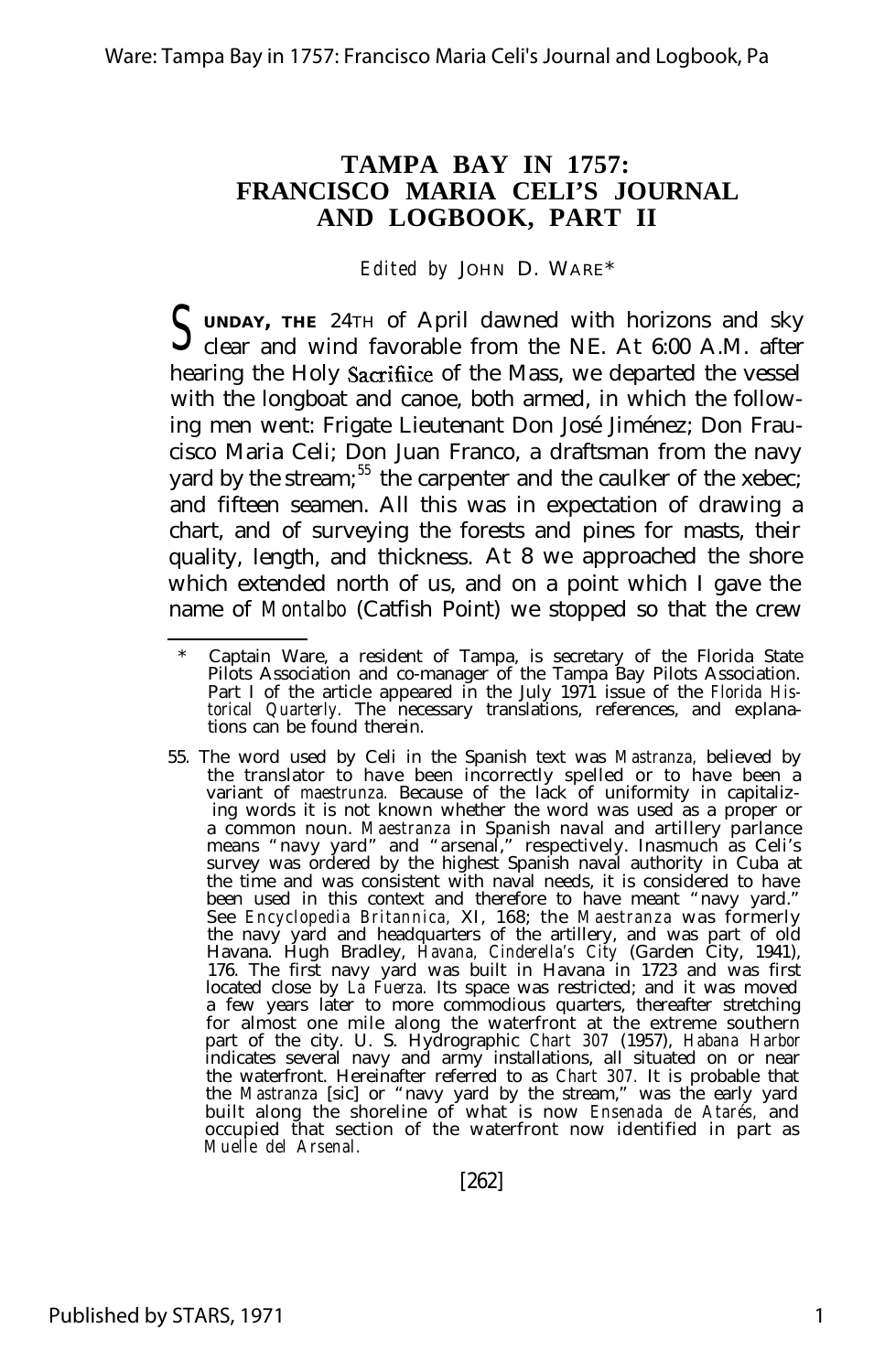might prepare their meal. At this time four pines were tapped for bleeding pitch. (This point is at the entrance of the haven of *Aguirre* cove, and is turned away by its coast seven miles east and west.) $56$ 

At 9:00 we depart for the river, proceeding along shore a distance of a musket shot away. This shore runs NNW and SSE, and in this distance I found a depth of two fathoms. Having sailed about one league, I saw in the distance to the NE three sand bars which appeared above water. I turned away from the shore about one mile and continued on said course of NNW for about one-half league, later steering more to the north for about four miles. Near the mouth of the river three keys are seen, about one mile or a little more in length and set apart from the mouth of the river one mile.<sup>57</sup> The one more to the westward discloses and frees for view the mouth of this river, and on this key it appears to me that a fort can be built to defend the entrances and channels to the open water beyond.<sup>58</sup> To this key I gave the name of *San Francisco y Cajigal* (probably former Depot Key); to the one adjacent, *San Antonio y Monserrate* (probably former Little Grassy Key) which, like

<sup>56.</sup> Celi had confused *Punta Montalbo* (Catish Point) with *Punta Morillo* (Gadsden Point) and had given misleading directions and distances regarding both.

<sup>57.</sup> Although positive identification is difficult if not impossible, a reference to United States Coast and Geodetic Survey *Chart 177, Tampa<br>Bay, Florida, 1879.* Hereinafter referred to as *Chart 177.* It provides an<br>accurate configuration of the shoreline of upper Hillsborough Bay before Davis and Seddon Islands were created by dredging. This chart shows Depot Key and a smaller unnamed key in the mouth of the Hillsborough River. Hookers Point was then a long neck of land, higher at its extremity than near its juncture with the mainland. Its low part might therefore have been awash or nearly so at high tide and thus regarded as an island by Celi. See also Karl H. Grismer, *Tampa* (St. Petersburg, 1950), 233 for a 1913 photograph which identi-fies the smaller of the two keys as "Little Grassy Island" and the larger as "Depot Key" (Big Grassy Island, Big Island and Rabbit Island). Seddon Island had by then been created from dredging fill.

<sup>58.</sup> Celi, of course, could not have known how prophetic his statement was. Cantonment Brooke (later known as Fort Brooke), the forerunner of modern Tampa, was established sixty-seven years later, in 1824. This military post was situated, not on this key, but nearby on the mainland on the east side of the mouth of river. See George A. McCall,<br>Letters from the Frontiers (Philadelphia, 1868), 133; Clarence Edwin<br>Carter, ed., Territorial Papers of the United States: Florida Territory,<br>1821-1845, 26 ington, "The Establishment of Fort Brooke," *Florida Historical Quarterly,* XXXI (April 1953), 273-78, *passim;* Grismer, *Tampa,* 58-59 and map, 63.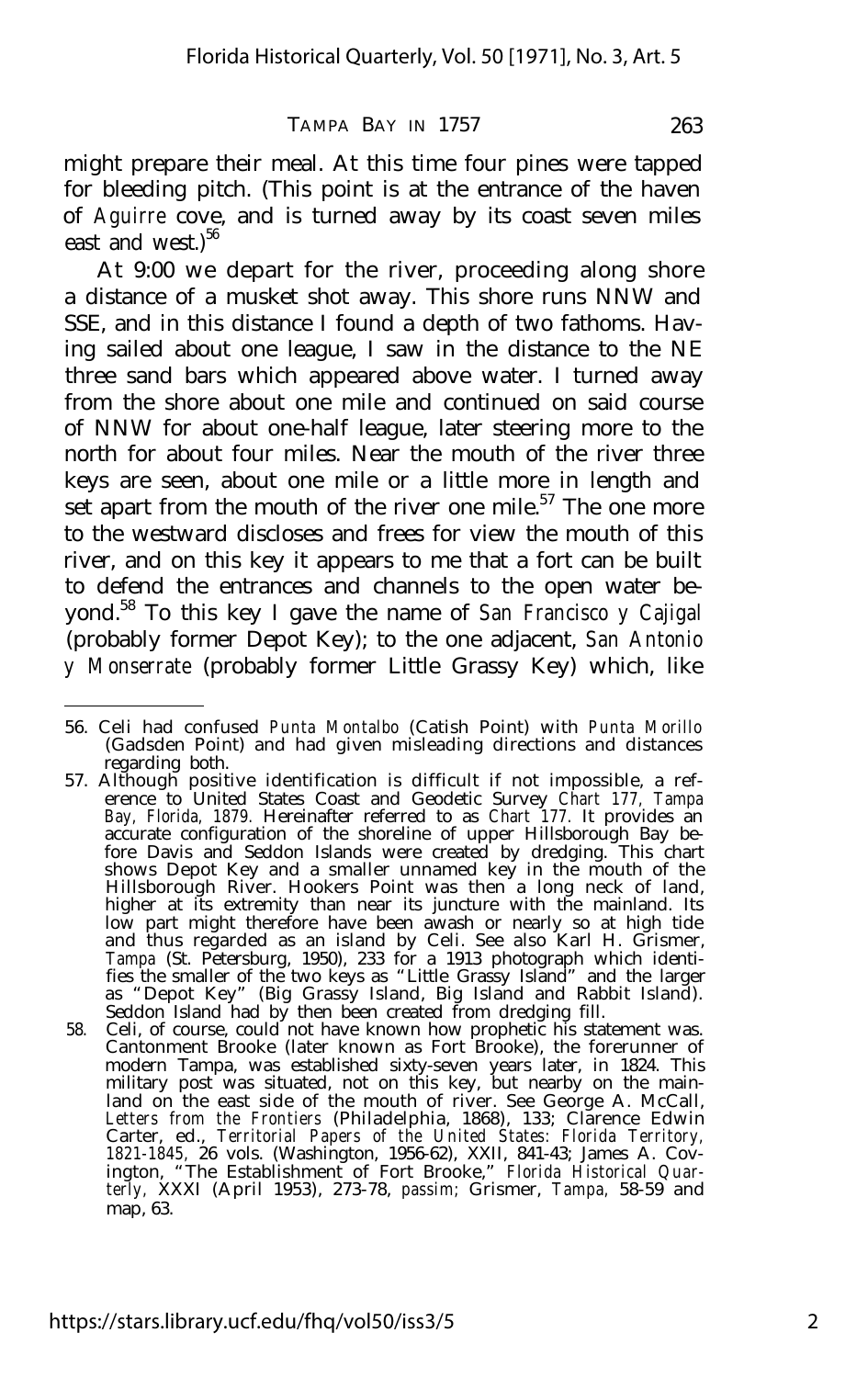

Diario & Reonocimientos

Cleans Mantico explentments In Tomo ! souments 5 flux 7)  $x^2 - y^2$ 

*Portada* or title-page of Francisco Maria Celi's survey journal and logbook: *From Havana to the port of Tampa Year of 1757 A Journal of Surveys*

the former, is probably one mile in length and a little less in width. To the other key situated between *Monserrate* and a point of the south shore, I gave the name of *Celi* (probably the end of former Hookers Point), and to the point just mentioned, *La Carrascon* (The Large Pin Oak). Farther to the SE is the mouth of a river which I called *Rio de Franco* (Palm River— Six-Mile Creek). Between *Cayo Cajigal* and the coast, even up to the mouth of the river, there are keys, all formed by large oysters. These keys have small channels between them where smaller craft can pass.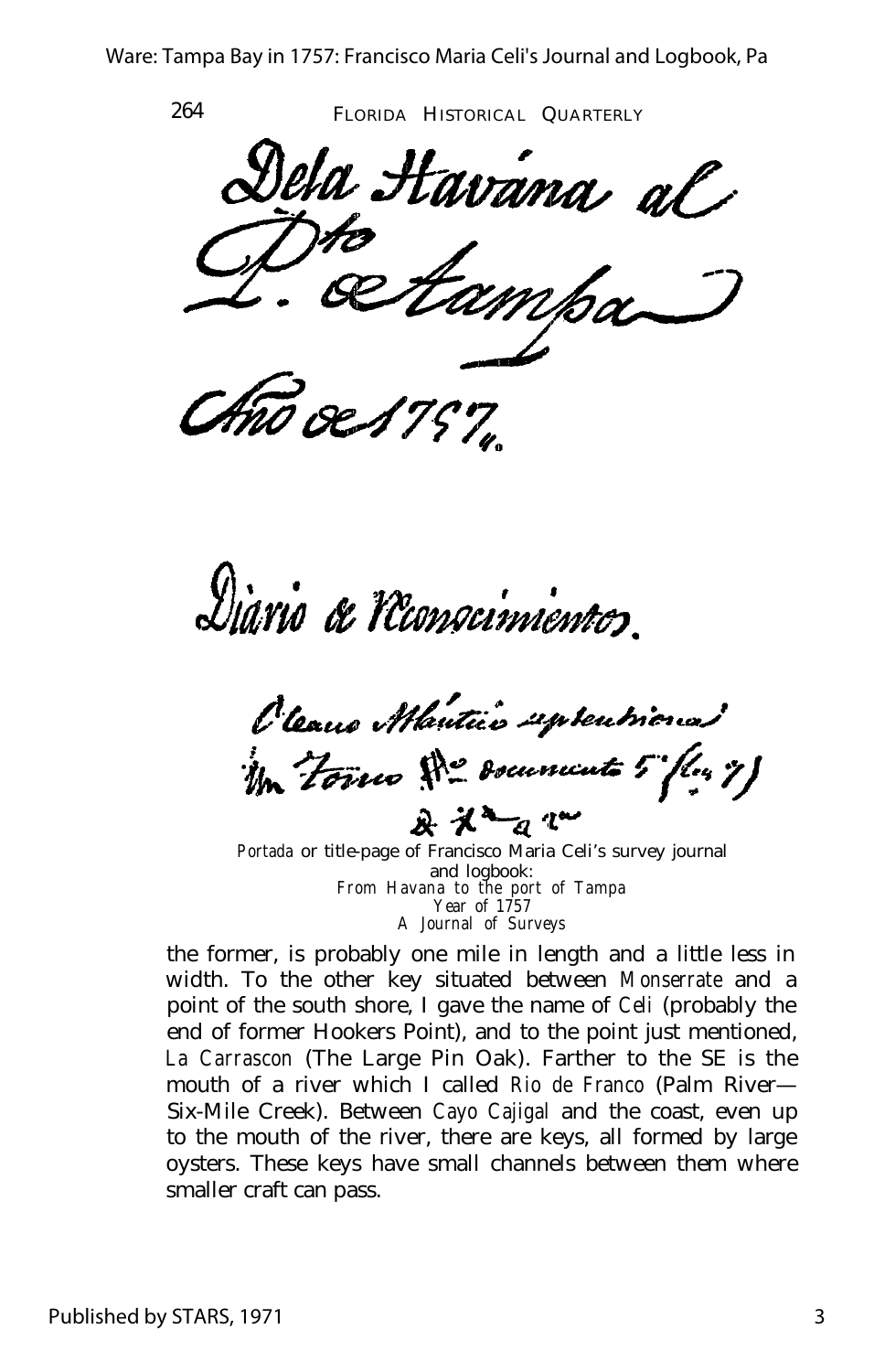At 2:15 P.M. we entered the mouth of the river, which I called *San Julian y Arriaga* (Hillsborough). This river has a mouth opening  $N$  by E and S by W, a width of 110 fathoms. [After proceeding the short distance of the first two reaches Celi and his party unstepped the mast of their longboat and put it ashore for safety. Besides, the narrow confines of the heavily-wooded river precluded the use of the sail as a means of motive power. The fifty reaches of varying widths and depths were traversed by the party in the longboat and canoe, both armed. As they proceeded upriver with the crew at the oars the river narrowed and shoaled, requiring that the grapnel, hawser, and two barrels (probably drinking water) be put ashore for additional buoyancy. Celi noted that along the banks there was an abundance of pine of indifferent quality, suitable only for booms, topgallant yards, and "mere trifles for large ships and smaller craft." Laurel, walnut (probably hickory), and live oak of similar quality were also in abundance. The forward progress of the longboat was finally halted near mid-day by the shoals and a well-known natural barrier which Celi describes.]

In this position we found the channel of the river obstructed by stones, which they call *El Salto* (The Waterfall). Although the water does not come from a greater height, yet it is constrained by being as I have stated.<sup>59</sup> Here we sojourn to examine the terrain of this position to which we arrived at exactly noon. The order was given to prepare to eat, and having eaten, we began at 1:00 P. M. to perform our mission. The following four men: Don José Jiménez, Don Francisco Maria Celi, Don Juan Franco, and the carpenter of the xebec, Francisco Diaz, accompanied by two seamen, went toward the western edge of the river bottom. Penetrating this swamp about one-half league, they saw thirty-three trees of twenty to twenty-six inches in diameter, and thirty-five to thirty-six cubits in length. At 3 o'clock the aforementioned men crossed over to the eastern edge, going into the interior a little more than one mile. Upon walking along the river about one and one-half league, there was found in this distance thirty-one trees from twenty-one to

<sup>59.</sup> Celi was referring to the so-called "waterfall" in the present Hillsborough State Park. His statement, of course, carries with it the connotation of a physical impossibility, since the water would not run at all under the condition he describes. He no doubt meant that the water came from a not-much-greater height.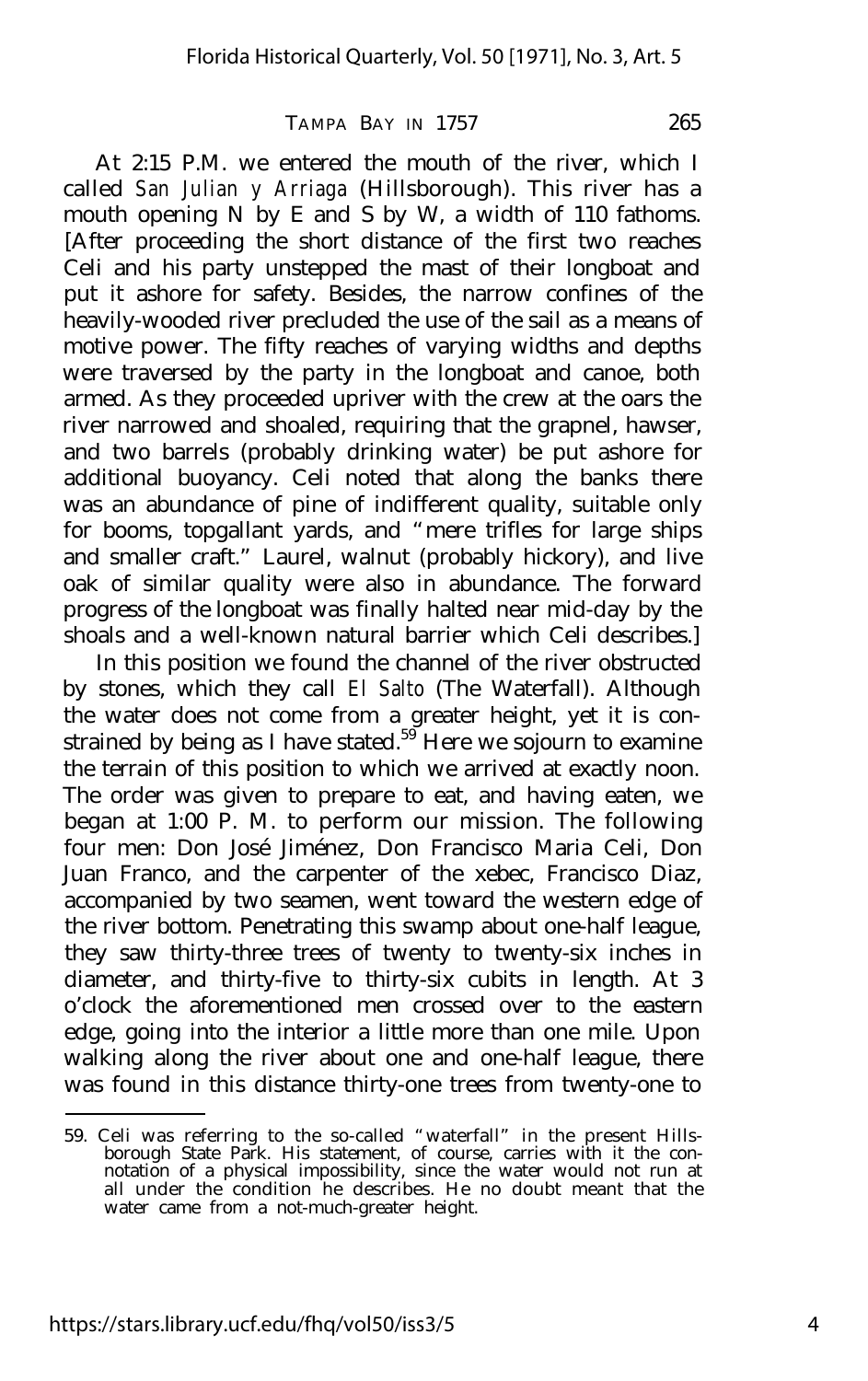twenty-eight inches in diameter, and thirty-four to thirty-eight cubits in length, suitable for main topmast yards of two pieces, and many for makeshift mainmasts. And thus it is for all the rest which are needed for smaller masts in abundance. At 5:00 we departed from this position and went downstream. At 6:00 we arrived at the place where we left the grapnel and cable; here we made camp for the night.

Tuesday, the 26th, dawn came completely overcast with cloud-laden skies in the NW. At 5:15 A. M. we went to examine this terrain where we cut a small pine from those of the smaller variety to be used for the mizzenmast of the xebec. Turning away from the bank of the river some sixteen to twenty yards, we saw eight trees suitable for the bodies and heads of the masts, their length about four cubits. $60$  Because of the heavy rain squalls from the NW and the thunder, we did not continue any farther, although at first glance countless others were found. At 9:00 we again explored this terrain, where we cut a piece of one cubit or a little longer and a diameter of twentysix inches outside of the bark. This tree had a trunk of thirtythree cubits, and thus these trees are seen distinct in this nature: seemingly of greater magnitude in length and thickness and of good quality. I will state that the aforementioned piece, which serves as a specimen of something taken back from this land, is from pines of a type which are without cones, and proves to be a quality useful for masts. We erected a cross in this landing place and gave it the name of *El Pinal de la Cruz de Santa Teresa* (The Pine Forest of the Cross of Santa Teresa).<sup>61</sup> At 3:00 P. M. we left this position to proceed farther downstream. We proceeded about two leagues and stopped for two hours to examine the countryside in which we had seen, in even greater abundance, trees of a magnitude as reported earlier, at a distance from the river of about one mile. At sunset we departed this position to repair to the place we had left the mast of the longboat ashore. We arrived at 10:00 P. M. and stayed the remainder of the night to rest.

Wednesday, the 27th, dawn came clear and serene with a fair wind from the land. We raised the mast of the longboat

<sup>60.</sup> This is obviously an error of Celi or the scribe who copied the original. The translator believes that trees for masts herein mentioned would be about forty cubits in length.

<sup>61.</sup> An area to the north and east of present Temple Terrace.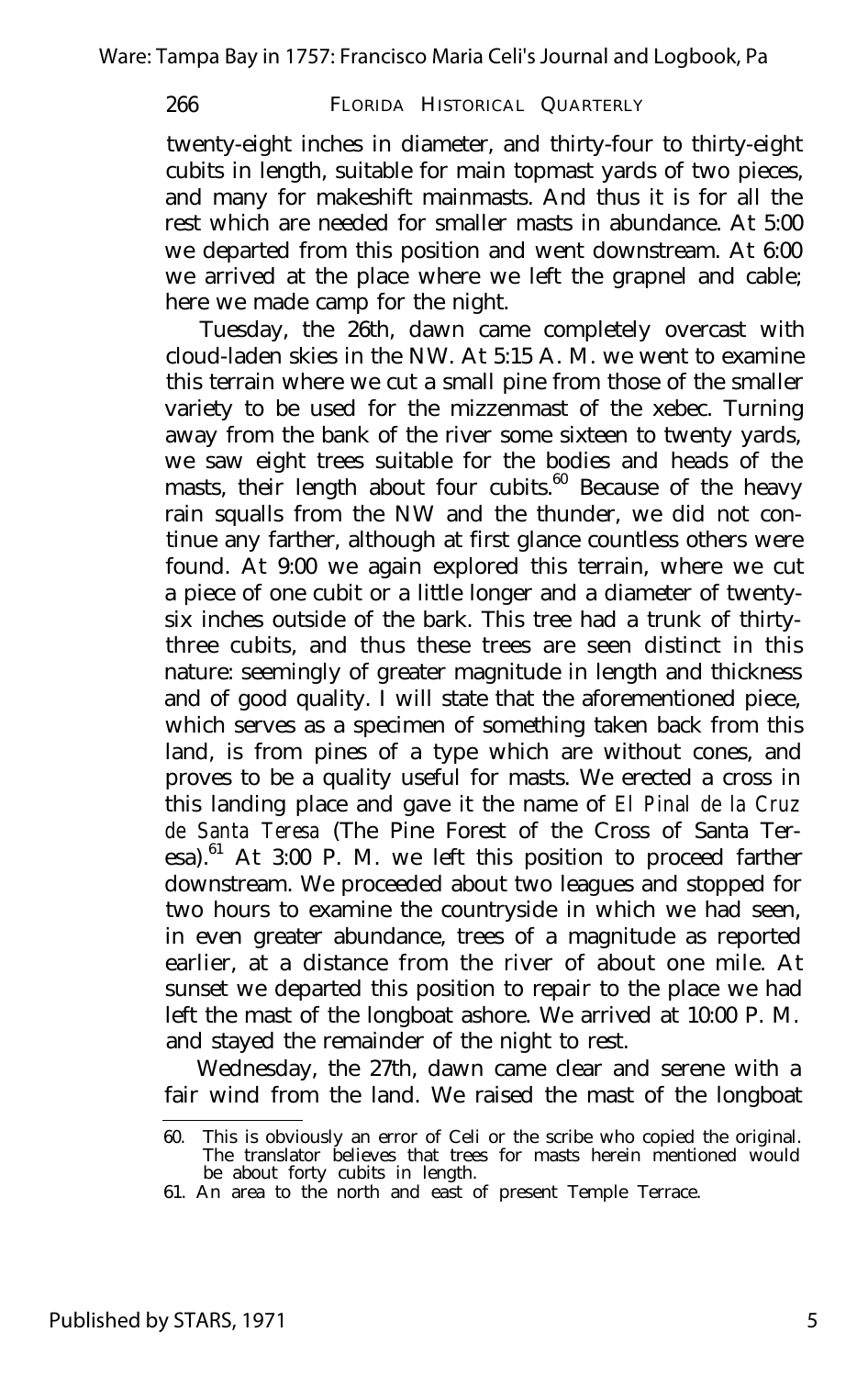and at sunrise we departed for the mouth of the river, where we arrived at 7:00 A. M. I report that the tide enters this river of *San Julian y Arriaga* with a rise and fall inside for about a league and one-half to two leagues, and in this distance the water remains brackish because it is mixed with that of the bay Farther upstream, however, the water is fresh and very fine in taste. The crew reveled in it and all drank of it, for it was good as well as clear. The order was given for the canoe to load with oysters to take aboard; whereupon we proceeded out the river in the longboat. At 8:00 A. M. we put ashore and stopped to prepare our meal in a position about one mile or a little more from the mouth of the river. At 8:30 the canoe arrived where we were, and at 10:00 we left this position to go aboard our xebec. We arrived at 1:00 P. M. with all happiness.

Of the events which came to pass on those days I was absent from the xebec, I make no mention, for I had not been a participant. I have learned only that the Indians had been aboard once; that they had tried to get rum; that Don Lino Morillo received and treated them kindly, giving them food but no rum. One of those from their canoe, seeing that the spirits would not be given to them had the audacity to take a small axe which they had in the canoe and struck the side of the xebec with it. Having thus reproved Don Lino Morillo, he left the vessel.

Thursday, the 28th. At 4:00 A. M. I left the xebec with the longboat to continue my assignment. This day came with clear horizons and sky and with a fair wind from the NE. At 8:00 I arrived at the position from which I had departed to proceed with the survey of the river of *San Julian y Arriaga,* which position is *Punta de Santa Cruz.* From here I observed a point to the eastward of said point at an angle of 33° 45', 1st quadrant, a distance of four miles. Thus at the same time I saw a very large inlet along which the coast runs north until it is lost from sight. At its western edge I did not sketch on the chart all the keys of this inlet because of its scant depth. Accordingly, I showed it to all appearances as *Estero Grande de Girior.*

[Crossing the mouth of this "inlet," now known as Old Tampa Bay, Celi continued in a northeasterly direction, taking bearings of the islands which lay in its entrance. Neither the text of his *Diario* nor his chart indicates that he proceeded into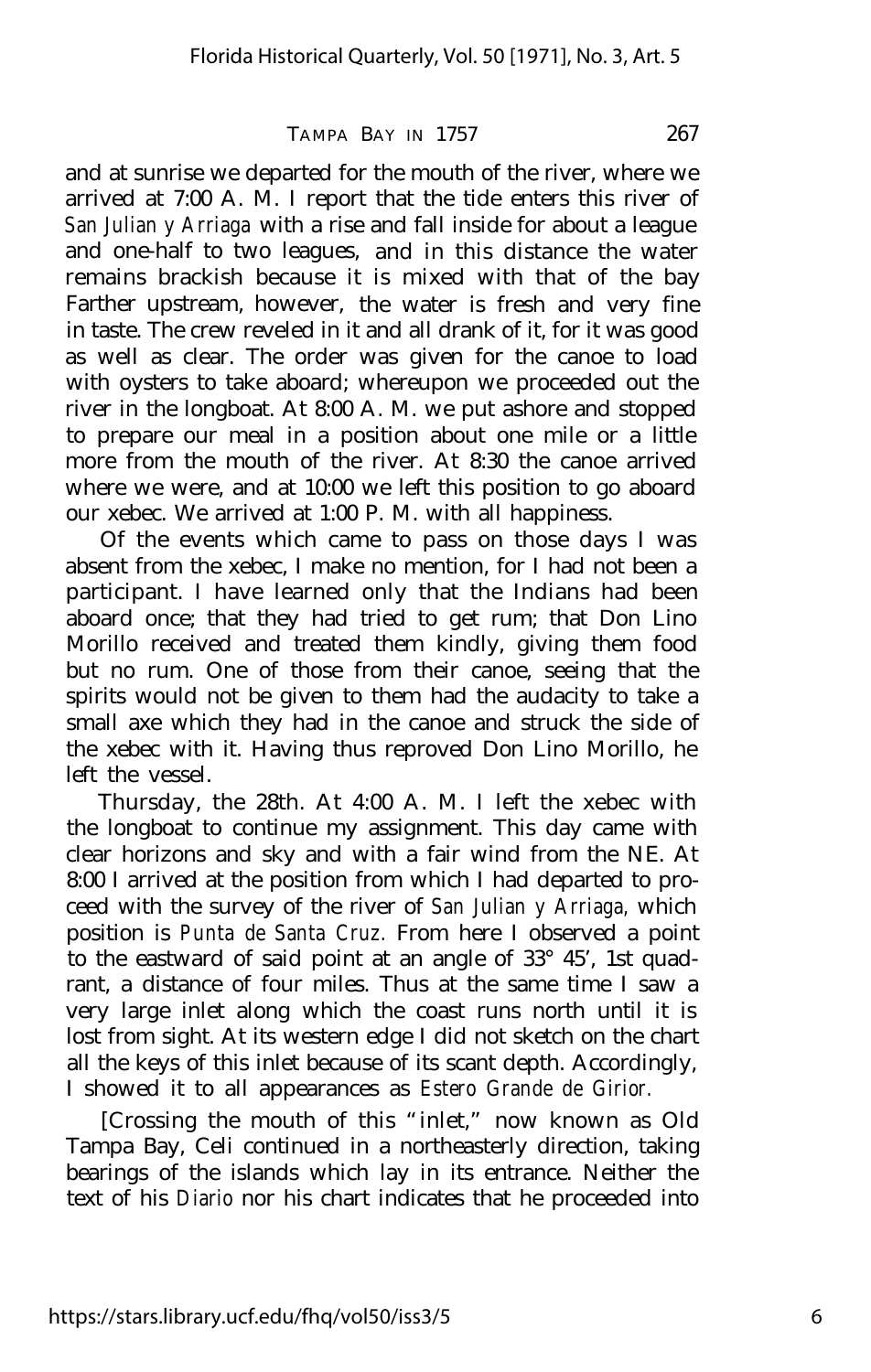this large body of water, yet surprisingly, the configuration of its shorelines is fairly close to its actual shape. He reached the shoreline of the Interbay Peninsula near present Picnic Island.]

I anchored in this position at 10:00 A. M. so that the crew might eat, and they, having gone along a little farther south by land, found where the Indians had had their lodgings. Here they saw a clay pot and *barbacoas* which they had prepared.<sup>62</sup> From this position the coast runs SE a distance of one-half mile.

[At 10:45 Celi departed this position, skirting the shoreline "a little more than a musket shot" away, until he approached a point of land which he called *Morillo,* now Gadsden Point.]

From this point the coast runs north for three quarters of a mile, and passing along it, I presently came upon the two canoes of the Indians drawn ashore. They were there with three piles of deer skins laid out, and another two piles of meat, including bear of said earlier discovery. The Indians, who in all were ten in number (eight men and two boys), were drawn up around a camp fire. At this point I approached land to load firewood which our crew had already cut; my captain had ordered me to pass by here on my return. I asked the Indians by signs if they knew where our crew had cut the wood. It seemed impossible to resolve this matter without all submitting themselves to questioning, and realizing this, I continued traveling along the shore on the course and distance I have stated.

At this point I unexpectedly found the firewood along the shore of the bay near some juniper trees. I pulled up to load the longboat and went ashore to complete for the chart the distance at which I saw *Punta Montalbo.* I thereupon observed it at an angle of  $11^{\circ}$  15', 4th quadrant, a distance of one-half mile. This bearing served to consolidate the chart of the bay of *Aguirre.* At 4:00 P. M. I departed this shore for our vessel with the loaded longboat, arriving at 4:30.

Night fell with the sky filled with light, swift-moving clouds, and by midnight it was all closed in. At 2:00 A. M. a violent squall struck with the wind from the WNW, followed at 3:30

<sup>62.</sup> Velasquez, *Spanish and English Dictionary,* 97 defines *Barbacoa:* (1) barbecue, meat roasted in a pit in the earth; (2) a framework suspended from forked sticks. Thus, two choices of meaning are open to the translator. The first carries with it the inference that the Indians departed in such haste that they left their prepared food behind; the second does not necessarily infer this.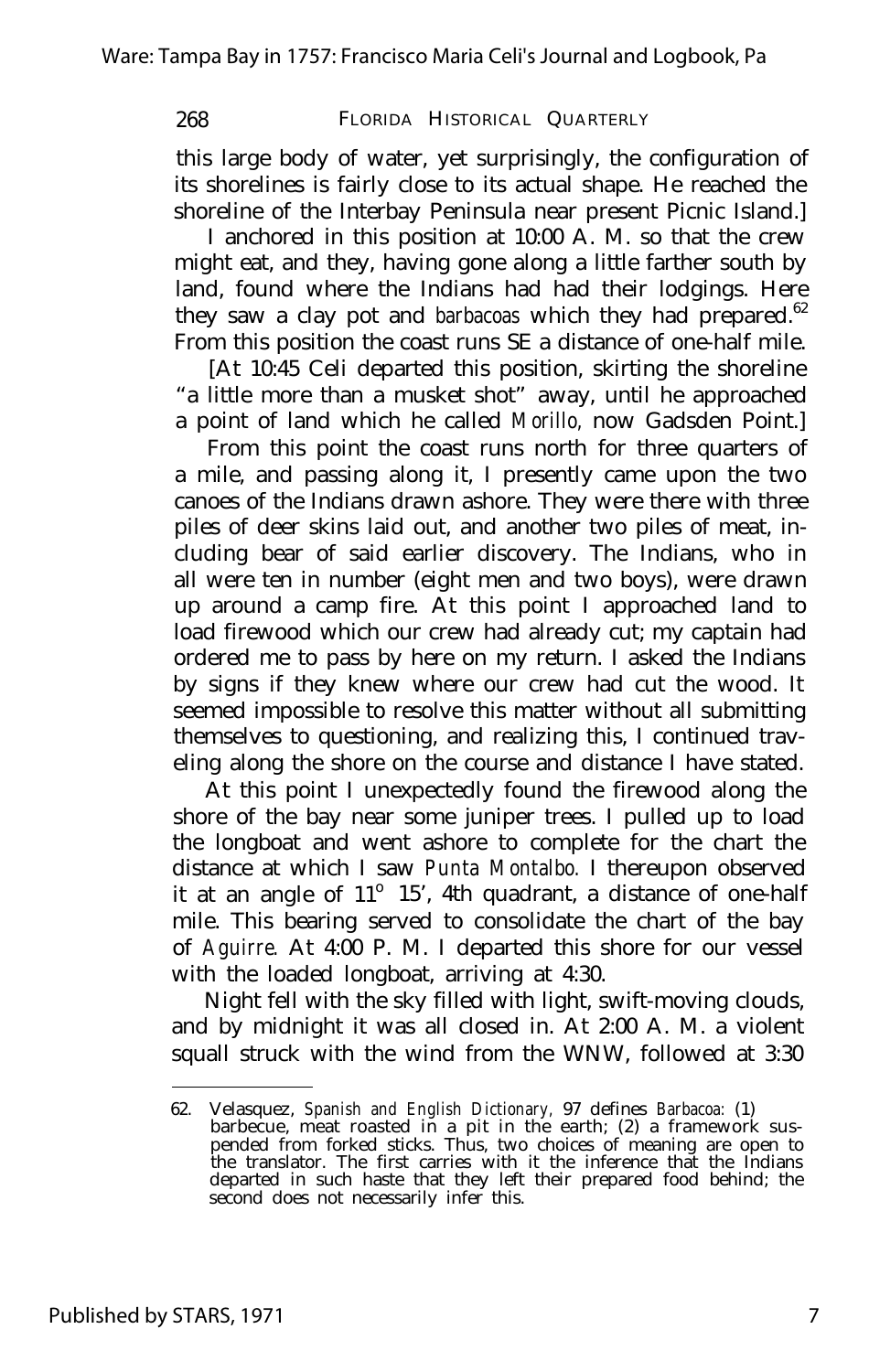by a heavy rain squall and the same wind. Presently this wind moderated, the rain only, continuing.

Friday, the 29th. Dawn came with complete overcast and rain; I therefore delayed setting forth on my mission. At 11:30 A. M. the sky began to clear and the rain to forsake us. At noon the wind from the NW increased and created rough seas. At this time a canoe arrived alongside with the Indians, who carried their necessary equipment for deer hunting. This consisted of their guns, ammunition, and four hollow deer skulls so prepared that they retained their antlers and had some small cords inside which made the ears move about. They say that they serve as a lure for attracting the deer within gun shot. There were in all seven men and one boy about eight to nine years of age. They said that they had left one man and one boy guarding a supply of food with which they were going to relieve the hardship of the Uchises Indians $^{63}$  of this coast on the other side and south of the bay. (All of this was confirmed on the Sunday past when we were on the survey of the *Rio San Julian y Arriaga* and we saw camp-fires on this coast.) As before, my captain received and treated the Indians kindly. That night they slept aboard our vessel, and he provided a sail from the xebec so that they might be sheltered.

Saturday, the 30th. Dawn came with the horizons and sky clear and the sea rough, although the wind was somewhat less, being favorable from the WNW. At sunrise the captain ordered that gunpowder, bread, corn, and rum be given to those Indians who were going on the hunt. One of them remained in order to go to the place where they had their provisions, and where he also had his damaged canoe. He asked the captain if he would give the order for his crew to repair it.

[At sunrise Celi and his party departed the xebec in the long boat to continue their assignment. Sounding frequently, they charted the depths and configuration of the shoreline, noting *Punta Montalbo* (Catfish Point), *Punta Gonzalez* (probably Mangrove Point), and *Punta Gago* (probably an unnamed key just north of Camp Key) in his *Diario* and on his chart.

<sup>63.</sup> See Frederick W. Hodge, *Handbook of American Indians North of* Mexico, 2 vols. (Washington, 1910), II, 1003-07, passim, under the heading of Yuchi; see also Simpson, *Florida Place Names of Indian Derivation*, 7-8. Celi's spelling as *Uchises* is not significant; the name of this tribe was spelled many ways.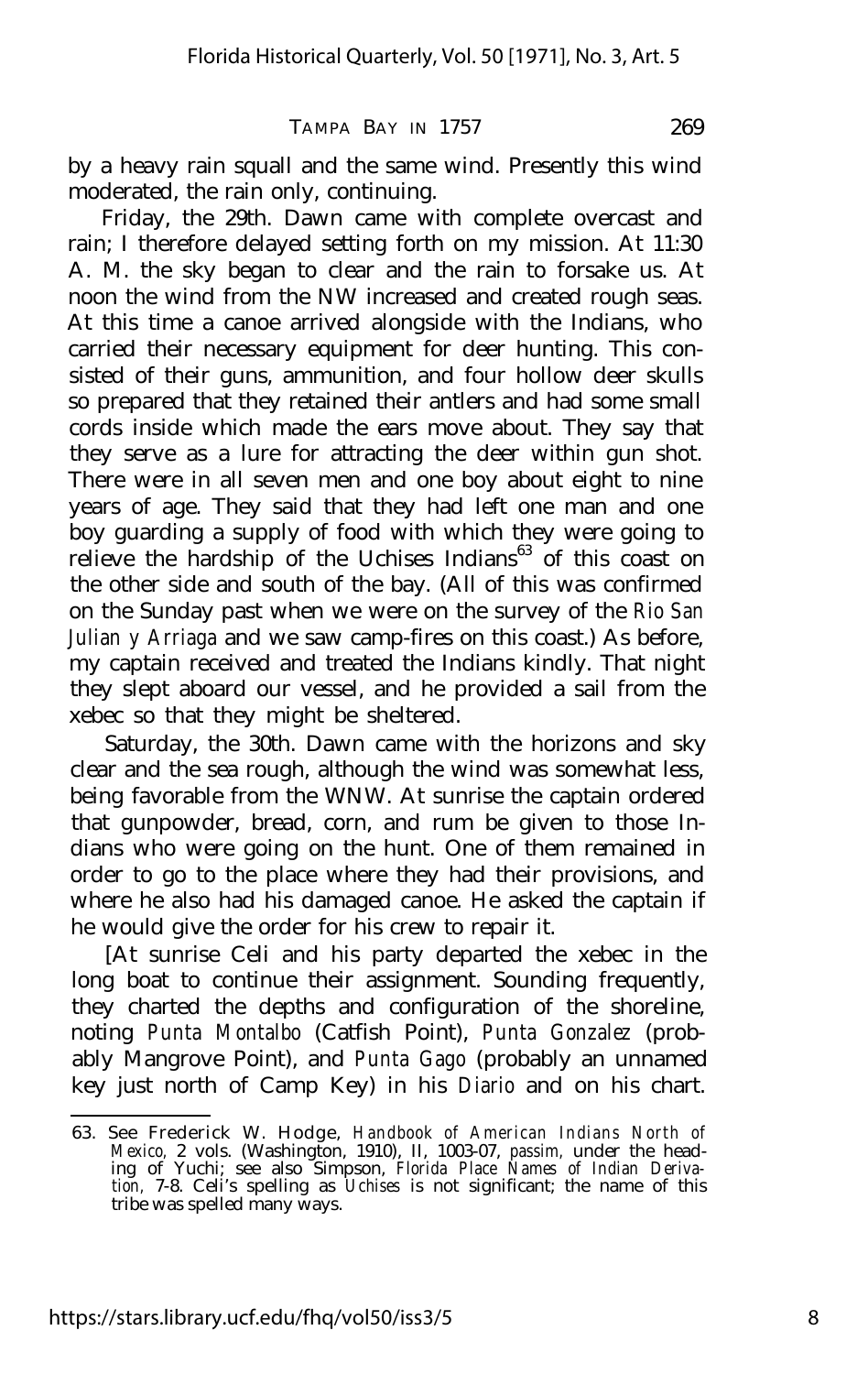Parenthetically, he further noted: "All of this coast is made up of inlets and keys which I have outlined on the chart."<sup>64</sup> In the course of this examination Celi discovered the edge of a shoal which subsequent bearings and soundings established as the vast middleground of Tampa Bay which he called *Plazer (Placer) de San Thelmo* . <sup>65</sup> Each of the aforementioned points, along with earlier established landmarks, figured in the delineation of the shoreline and the location. of the soundings shown on the chart. They returned to the xebec at nightfall.]

[After Holy Mass Sunday Celi and his crew again set forth in the longboat to continue his soundings on the east side of the bay and south of Interbay Peninsula. Some three days were required to complete the soundings and configuration of the shoreline to a position about one league southwestward of *Punta Gago,* where Celi placed a stake as a reference marker. The xebec had meanwhile proceeded outbound to a position some five miles to the eastward of Point Pinellas.]

[Tuesday, the 3rd— day of Santa Cruz— dawned with clear horizons and sky, a calm sea, and a favorable wind from the SE. Again observing Mass on this Holy day at 6:15 A. M. the xebec set sail and proceeded with the longboat in the lead to a position a scant three miles southeastward from Point Pinellas and there anchored. At 8:30 the longboat was ordered ashore with an assortment of pipes and casks to a nearby watering place— presumably the one previously discovered by the carpenter and the two seamen— to which Celi gave the name: *Aguada de San Francisco.* Celi described it: "This is a lake which has a mouth closed to the beach, and it appears that during high water it would probably run like the mouth of a river." 66]

Inasmuch as the moon was in opposition this day, I tested the amount of rise and fall of the tide. At 1:30 P. M. it was

65. *Ibid.*

<sup>64.</sup> The latter part of his statement is true only in a limited sense, as Celi noted the mouth of the Little Manatee and Manatee Rivers, and the entrance to Sarasota Pass as virtually unrecognizable indentations on his chart. He neither documented these bodies in his text, nor did he sketch them on his chart. See Celi's chart and *Chart 1257.*

<sup>66.</sup> *Ibid.* These two charts and this passage of the text suggest that Celi was referring to present Lake Maggiore which then may have had another outlet— one to the southwestward— perhaps present Frenchman's Creek, then in its original state. No doubt they named this "watering place" after their vessel.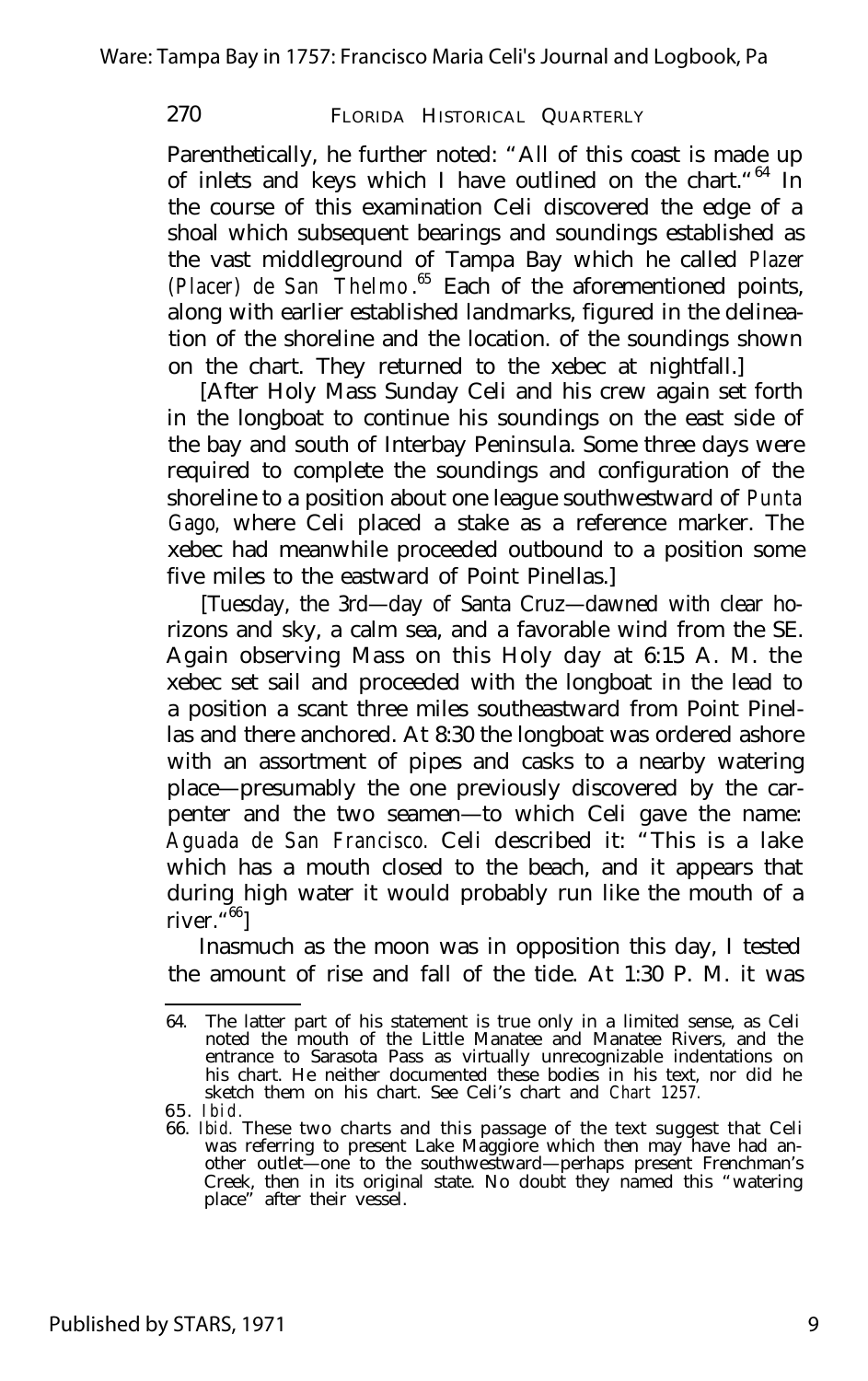high tide; whereupon I experienced an increase of (two-thirds of a yard. $67$  At 3:00 the longboat arrived with nine casks of water, and at 3:45 it returned for more. Evening came on us with the same weather, and at 11:30 at night the longboat returned a second time with seven more casks and the small barrels.

Wednesday, the 4th. Dawn came with clear horizons and sky, the sea smooth and wind favorable from the SSE, at which time I departed the vessel with the longboat to proceed with my mission. I went toward the position where I left the stake marker on the coast. I steered ENE and E by N, arriving at 6:00 A. M. From here I observed a point at an angle of 23°, 3rd quadrant, a distance of three miles. At 8:30 I stopped on the shore to prepare to eat and to cut a small spar about five yards in length for the arms of a cross, which spar is seen to be suitable for use with the old mizzenmast. This cross is to be erected on the south point of the island of *San Blas.*

At 11:00 A. M. I departed this position and observed another point at the angle of 33°, 3rd quadrant. The wind shifted to WSW as a seabreeze, and presently to SW. The wind was so strong that no headway could be made using oars and sail. This was occasioned by meeting this wind and tide together; the crew (therefore took to the water near the land and among the shoals of this coast, leading the boat along. At 3:00 P. M. deeper water was found, and the crew re-embarked and took to the oars. At 4:45 I arrived somewhat beyond this point, which I called *Punta de Trabajos* (Piney Point),<sup>68</sup> and from here the coast runs at an angle of 27°, 3rd quadrant, a distance of one mile. I arrived here at 6:00 P. M. and noted the very bad appearance of a squall in the fourth quadrant and the strong wind from the SW; on this passage the squall caught me. Endangered by it, I stopped in said position, which was verified at 7:30 at

https://stars.library.ucf.edu/fhq/vol50/iss3/5

<sup>67.</sup> Celi stated that the moon was in opposition, therefore the spring range of the tide would have prevailed. See Bowditch, *American Practical Navigator,* 377, 948. U. S. Coast & Geodetic Survey *Tide Tables, East Coast of North and South America* (1967), 237 gives a spring range of two feet for Point Pinellas (No. 3085), hard by the former "Watering Place of San Francisco." Celi's measurement of two-thirds of a yard (vara), or twenty-two inches, is therefore very close to the present-day spring range of two feet. Certain man-made impediments— the Sunshine skyway causeway, for example— might well account for this minor discrepancy.

<sup>68.</sup> Celi chart and *Chart 1257. Punta de Trabajos:* a good free translation is "Hardship Point."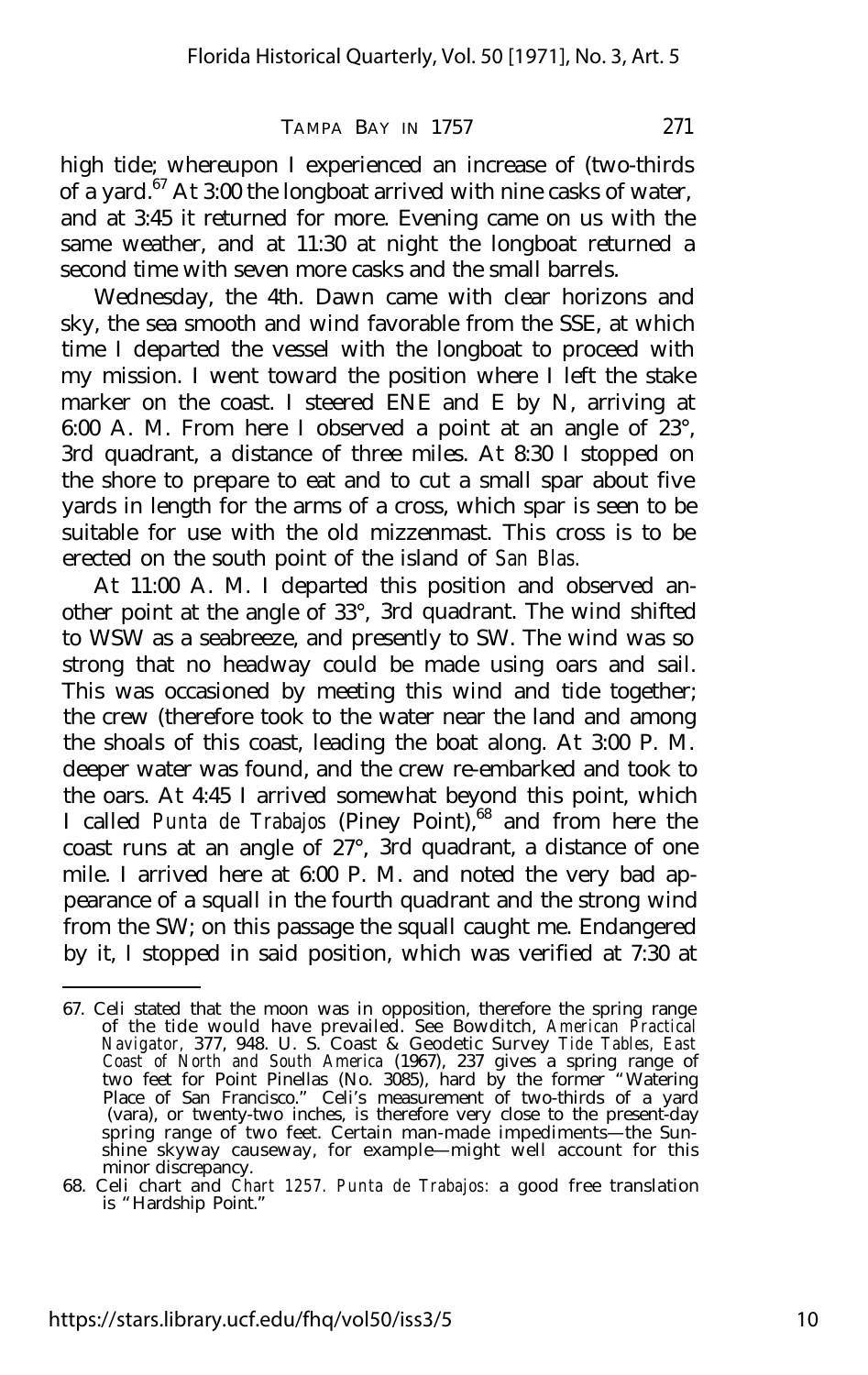night. A heavy squall came on us with wind and rain from NNW, veering to NW. At 10:00 the rain stopped and the wind moderated; I then hastened to bear away from among the shoals, but was unable to succeed until high tide. At 10:30 the rain returned, which lasted until 2:00 A. M., at which time I was able to go forth from among the shoals. I was detained until daylight in this position, which I called *Noche Triste.<sup>69</sup>*

[Dawn came Thursday, the 5th, with cloudy horizons and sky. The weather soon improved, however, as the wind shifted to SE and the skies cleared. With this, Celi and his crew continued to survey the southeastern shore of Tampa Bay. He described a cove at the extremity of which was a large inlet;<sup>70</sup> he stated that the coast was formed by keys and inlets. He completed the configuration of the coast of the bay by naming a point *El Quemado* (Mead Point), locating the nearby mouth of another large inlet,<sup>71</sup> and finally, by locating and naming *Punta Arboleda* (Bean Point). His arrival here at 7:30 A. M. virtually completed his survey. One hour later he boarded the xebec which, meanwhile, had proceeded by various tacks to an anchorage about one-half mile eastward of Egmont Key. Celi and his crew remained aboard the rest of the day.]

Friday, the 6th. Dawn came with the same clear horizons and sky, smooth sea, and fair wind from the WNW. At 5:00 A. M. the following men went in the longboat to the island of *San Blas* (Egmont Key): Don Lino Morillo, Chaplain Don Agustín Fogasa, the accountant, and I, to erect on the south point of this island the Most Holy Cross, which was consecrated and set upright in this position. (Which was where I began to sketch and to measure for the chart of this great Bay of Tampa, newly called *San Fernando.)* The xebec saluted it with five salvos and dipped the flag at the stern.

At 7:00 we returned alongside and the captain ordered me to proceed with the longboat to again examine and sketch the channel between *San Blas* and Key *Velasco.* After leaving the vessel, the contrary winds and opposing current would not allow

<sup>69.</sup> *Ibid. Noche Triste:* "Sorrowful night;" probably the shoals of Harbor or Mariposa Keys or those near Two Brothers or Joe Island.

<sup>70.</sup> *Ibid.* This was probably the mouth of the present Manatee River or Terra Ceia Bay which apparently was not examined to any extent by Celi, if at all.

<sup>71.</sup> *Ibid.* Probably the north end of Sarasota Pass.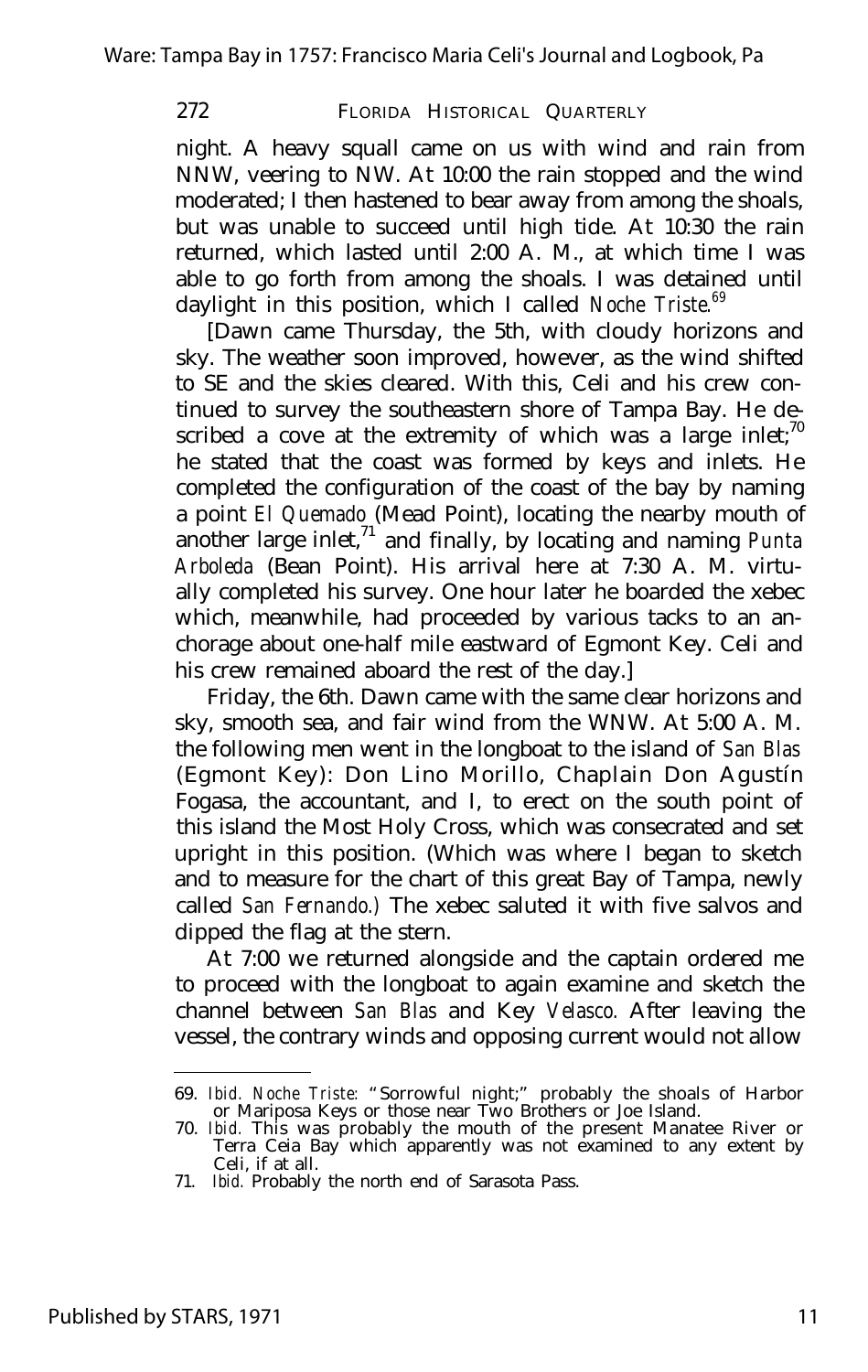me to proceed; I therefore returned to the vessel. The remainder of the day the wind continued as a seabreeze from the WSW.

Night came on us with this same weather, and at 7:00 in the evening the captain resolved a matter of consequence on which the following unanimously agreed: my captain, Don José Jiménez; Don Lino Morillo; Don Francisco Maria Celi; Don José Gonzalez; and the accountant, Don Rafael Jiménez. This decision, that it be henceforth of record, was twofold: inasmuch as the pilot<sup>72</sup> stated that by way of the channel which runs between *San Blas* and *Velasco* there was a shoal to seaward outside to the west on which he had seen the sea break on other trips he had made. All of which he reported to us, realizing the dangers of being caught to leeward with the xebec and of being stranded on the shoal by the failing winds and current. In such a case there would be no recourse. So therefore, we are taking into consideration that I and Don Lino Morillo went outside with the longboat until almost out of sight of *San Blas* and on this day found a scant two fathoms. I thus discovered farther offshore that the channel continued its shoaling appearance.<sup>73</sup> For that reason, therefore, all of us of the said council came to the decision to depart from this Great Bay (having weather suitable for the purpose) by the same channel through which we entered, and to consider the channel between *San Blas* and Key *Velasco* as not useful because of the aforesaid obstacles. With this determination, I formed on the chart what appears as a deep hole or bay, to which I gave the name of *San Tiburcio.<sup>74</sup>*

<sup>72.</sup> Celi, the principal pilot on this survey, once again refers to himself in the third person.

<sup>73.</sup> Celi used the word *blanquisar* [blanquizar], meaning "clay white ap-pearance" in describing what he considered continuing shoal water. This characterization is appropriate as the gulf becomes "milky" in the area in question to this day during and after heavy seas caused by strong onshore winds. This appearance, however, is not *per se* an indication of excessively shoal water, which fact might well have led Celi to an erroneous conclusion. This statement is based on the personal experiences of the translator as a former seafarer and present pilot in the area.

<sup>74.</sup> This, in effect, demonstrated on Celi's chart that this channel was closed to the deep water of the Gulf of Mexico. This was based on two unsuccessful attempts to completely and thoroughly sound and survey this passage and perhaps the misleading appearance of the boisterous waters farther offshore. Thus, the conclusions of the officers of this expedition might have been in error. See Ware, "A View of Celi's Journal of Surveys and Chart of 1757," 19-21 and Celi's chart opposite p. 14.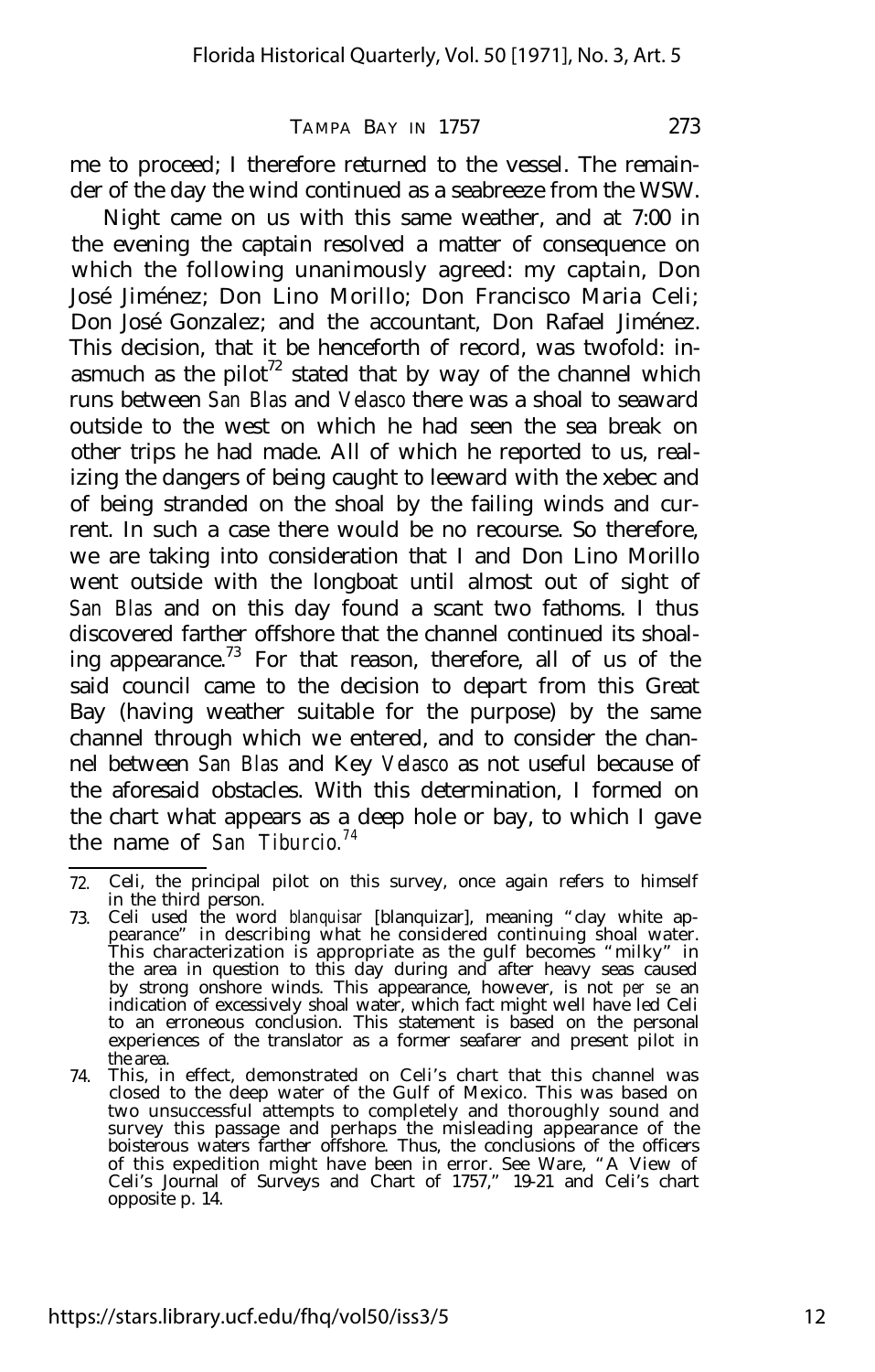Saturday, the 7th. Dawn came this day with cloudy horizons in the second quadrant, the others clear, and a favorable wind from NE. At 5:00 A. M. we set sail from this Bay of Tampa, newly named *San Fernando,* its entrance situated in latitude 27° 40' and longitude 290°, based on the meridian of Tenerife, bound for the port of *San Cristobal de la Havana<sup>75</sup>* in latitude 23° 10' and longitude 291° 10',<sup>76</sup> We steered S by E for a distance of one mile with depths of [nine to six] fathoms. We bore away to the leeward, steering SW by S, considering that we had now sailed past the shoal inside of *San Blas.* Thus, *Punta de la Cruz* (south end of Egmont Key) bears WSW, a distance of one-half mile, the north point of the isle of León south, a distance of one mile; and there are depths of [two and one-half and three] fathoms. Being now NNW and SSE with *Punta de la Cruz,* the xebec steered SW 2° W, giving a wide berth to the shoal of the island of *León,* a distance of two and one-half miles, and also to *Punta de la Cruz.* We tried to keep ourselves in the middle of the channel, wherein was sounded [four and onehalf and three and one-half] fathoms, until we were east and west from the island of *León* at a distance of two and one-half miles and from the aforesaid point three miles. We steered SW by S in depths of [five to six] fathoms for one and onehalf miles from a position where we considered we were already beyond the channel. I then observed *Punta de la Cruz* at NE, a distance of five miles, and the south point of *León* E 5° NE, a distance of four and one-half miles.

At 7:00 A. M. we set our course, steering SSE; at 11 the wind shifted to WSW as a seabreeze. At noon I observed *Boca de Zarrazote* (Sarasota Pass) ENE, a distance of eight miles, from which bearing our course was set. Until noon the day's

<sup>75.</sup> See Bradley, *Havana: Cinderella's City,* 21-23, *passim.* The name, *San Cristóbal de la Havana,* was intended variously to honor the saint, the discoverer, and the Indian tribe known as the Habanas. It is thought to have been founded on or about July 25, 1515, on the south coast of Cuba near what has since become Batabane, being moved to a location on the north shore of Cuba near the mouth of the Almendares River before its final move to its present location in about 1519.

<sup>76.</sup> The difference of longitude as indicated by Celi's coordinates for Tampa and Havana is 1° 10' or 70' of arc. Bowditch, *American Practical Navigator,* 1066, 1070, gives the longitude of Egmont Key light-house (entrance of Tampa Bay) as 82°46' west and that of Havana as 82°21' west. The actual difference of longitude then is 25', which varies considerably from Celi's figure of 70'. This is further evidence that Celi was unable to determine his longitude.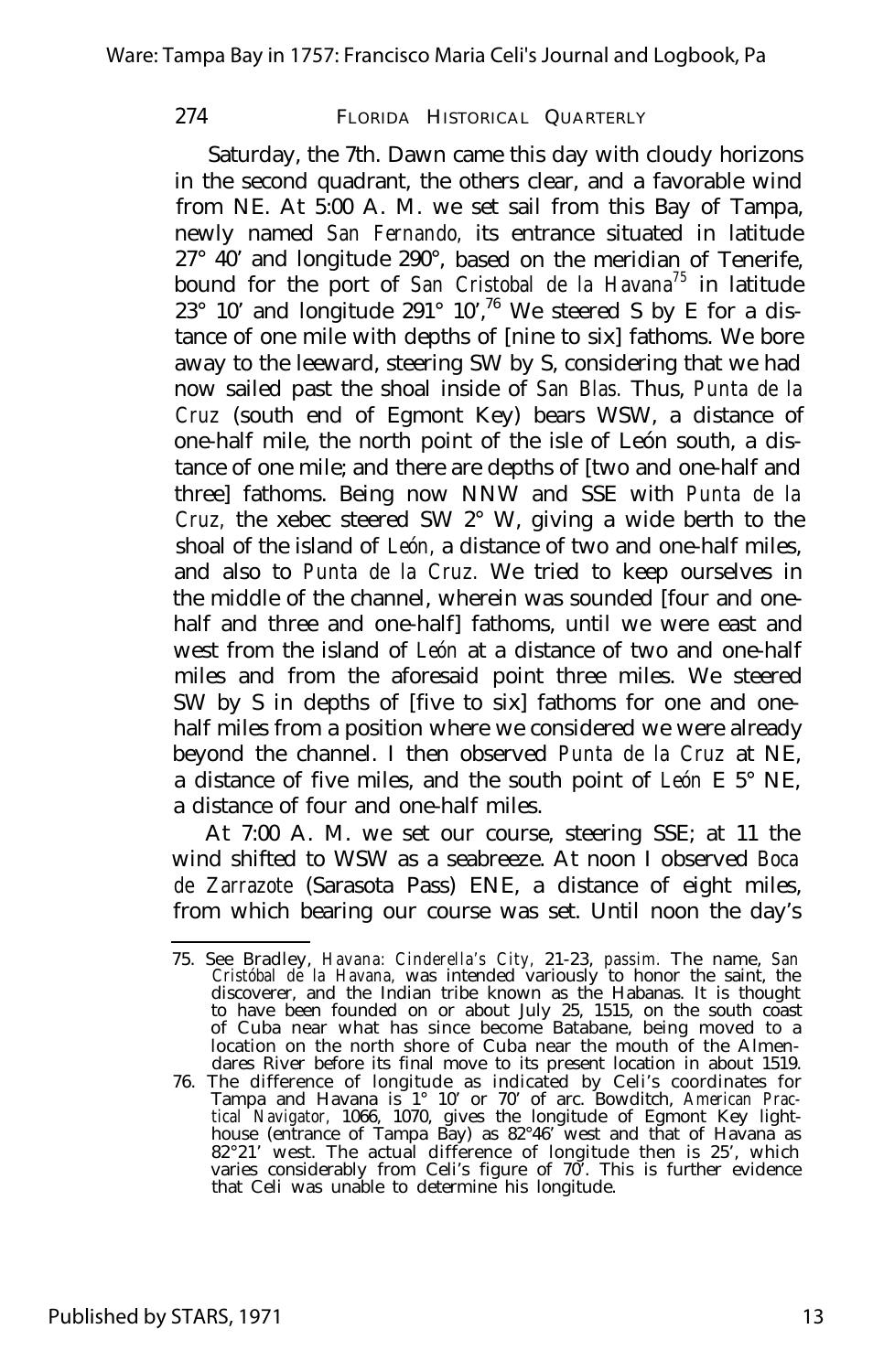run has been according to the adjoining table, $^{77}$  wherein are the soundings of the bottom and its character for each hour.

Midday of the 7th to the 8th day, Sunday noon. The horizons are cloudy, sea calm, and the wind favorable from W by S, as we steer SE. At 3:00 P. M. the wind shifted to NW and at 5:00 we steered SSE 5° E, in order to stay in the same depth. Night came with this same weather except that the horizons are now clear. At 9:30 P. M. we steered SE, as the wind had veered to NNW. At 12:30 we steered SSE, wind NNE. This night we have had rather rough seas from midday until daybreak.

Dawn came Sunday with cloudy horizons and the aforementioned wind. At sunrise a widespread mist arose, clearing at 7:00, and at 10:00 the wind became somewhat more favorable. This day has come with a difference by dead reckoning to that by observation of thirty minutes to the south,<sup>78</sup> which I have considered as current to the SSW. I am also taking into consideration that they issued forth from the entrances of the cove or bay of Carlos, through which position the shoal of Marquesa Key was bearing SW by S, a distance of fifteen and two-thirds leagues.

Midday of the 8th to the 9th day, Monday noon. I proceeded on a course of S by E with the same weather, but with choppy northwesterly seas from the fresh northerly wind. At 2:00 P. M. the vessel steered S by W, until at 3:00 she steered SSW, keeping in the depths expressed in the adjoining tables. Night came with the same clear weather, fresh wind from NNW, and rough seas. At this time sail was shortened in order to be able to sound occasionally. At 7:45 P. M. ten fathoms with mud bottom was sounded. Noting that the depth had been shoaling, and believing that we were now in the vicinity of Key *Marquéz* bank, we moved toward it until our heading was W by  $S<sup>79</sup>$  We maintained this until we encountered depths of

<sup>77.</sup> These tables have been omitted, but are part of the complete Celi manuscript in the P. K. Yonge Library of Florida History, University of Florida, Gainesville, and in the Florida Historical Society Library, University of South Florida Library, Tampa.

<sup>78.</sup> Thirty minutes of latitude or 30 miles— a significant difference. 79. The text of the *Diario* shows W by N. This does not agree with the

log sheet tabulation, which gives W by S. In addition to which, a course of W by N would be *away* from Marquesa Bank, rather than toward it from the relative position of the xebec at the time in question. W by S is therefore presumed to be the correct heading.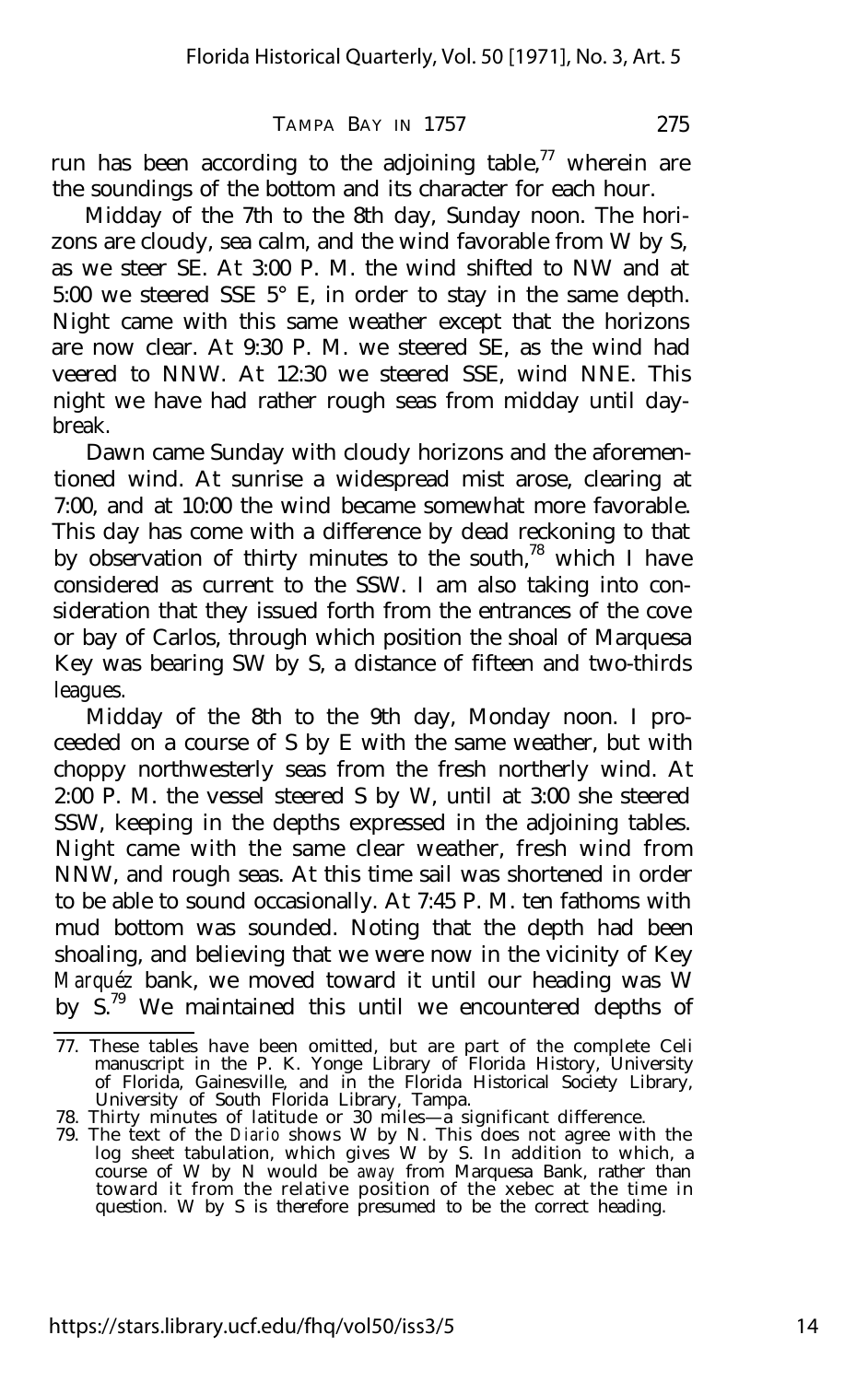thirteen and fifteen fathoms; whereupon the xebec was steered the courses as shown in the table. At this time we accordingly bore away from hour to hour and suitably maintained the depth until 2:00 A. M., when twenty-six fathoms with coarse sand bottom was found. At this time we considered that we were out of the mouth of the channel between *Marquéz* Key and the *Tortugas.* From the southern edge of this sounding we steered south, altering course to S by  $E$  2° E at 3:00 A. M., heading toward the coast of Havana.

I have corrected the courses and distances expressed in the table up to 2:00 A. M., being on the southern edge of the bank, with the following results: I have made good a course of 32°. 3rd quadrant for a distance of sixty-one miles; have made thirty miles of leeway, a difference of latitude of fifty-three miles, and a difference of longitude of zero degrees, thirty-two minutes. From the foregoing, I find the latitude of arrival<sup>80</sup> by dead reckoning to be 24° 30' and longitude 290° 10½ ', from which position I also find that we have not had any current. This is verified by the aforesaid work, and the customary practice of depending on the aforementioned bank. $81$  From 2:00 A. M. until midday the table indicates that no observations could be made because the sky was covered by fast moving clouds. From the dead reckoning position I find that I am situated more to the westward of the entrance of *Mariel,* which is SSE, thirteen and two-thirds leagues away. In this regard, and not having taken into consideration the current, even though I have made many trips on this passage, I have found that it has dropped off, or flows from east to southeast.

Midday of the 9th to the 10th day, Tuesday noon. The sky and horizons are heavy with scud and the sea boisterous from the northeast breeze. Our course is S by E 3° E, proceeding toward the coast. At 1:00 P. M. land was sighted, which was recognized as the mountains of *Jaruco,* bearing S by E, a distance of six leagues. We later sighted the peaks of *Managuas* to the south; we then bore away toward the port, and at 5:30 P.M. we entered between Morro Castle and the Point. At 6:00 we

<sup>80.</sup> That is, arrival at this known position. 81. This practice would apply to any bank or shoal, the depth and position of which are known and have been identified on the chart. Depth curves and gradients are frequently used today in such a manner, along with other factors to determine a vessel's position.